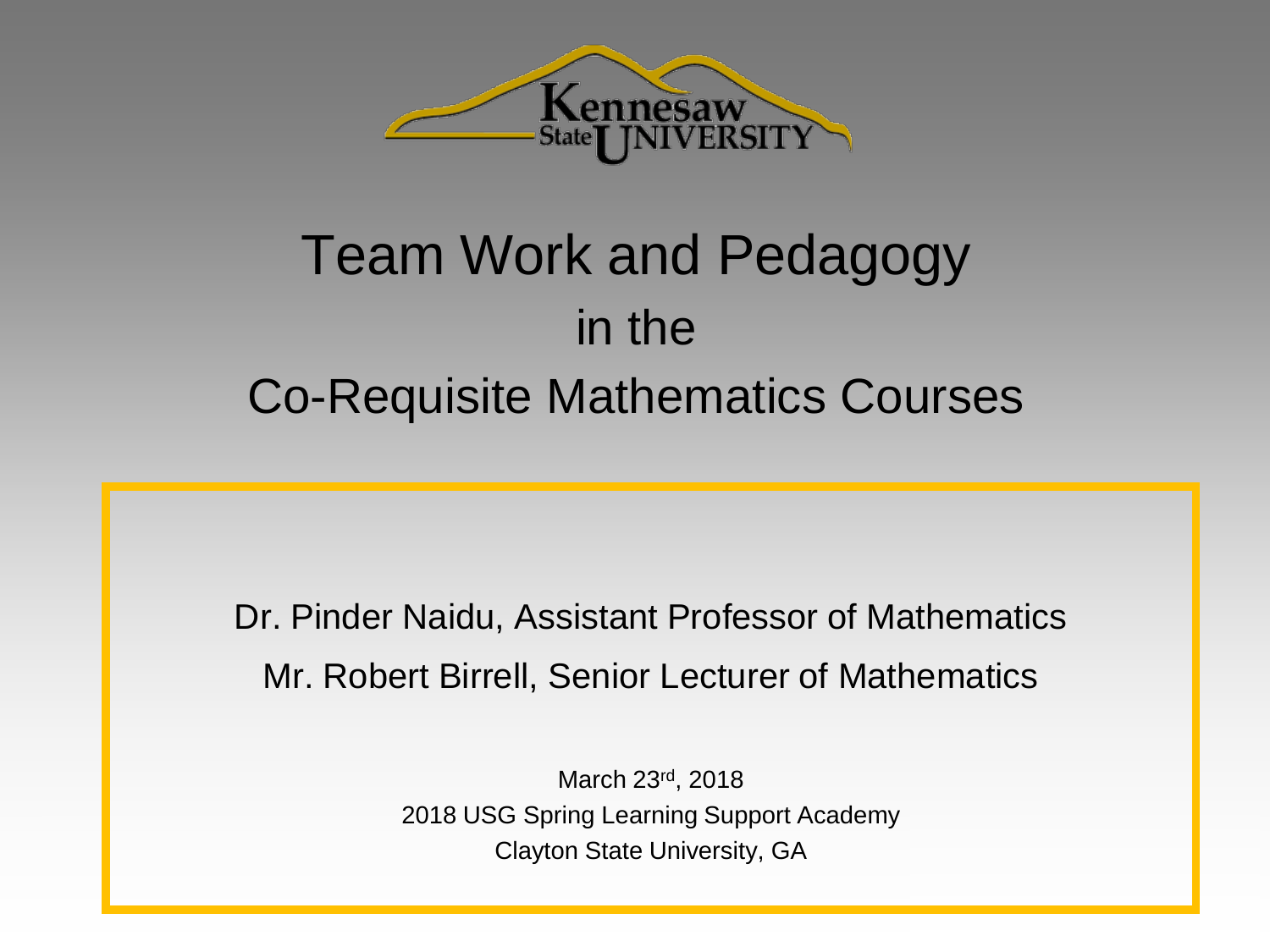### Introduction

- Remediation at Kennesaw State and Georgia
- Implementation of the co-requisite mathematics courses at Kennesaw State
- Teamwork required
- Pedagogy applied
- Data collected

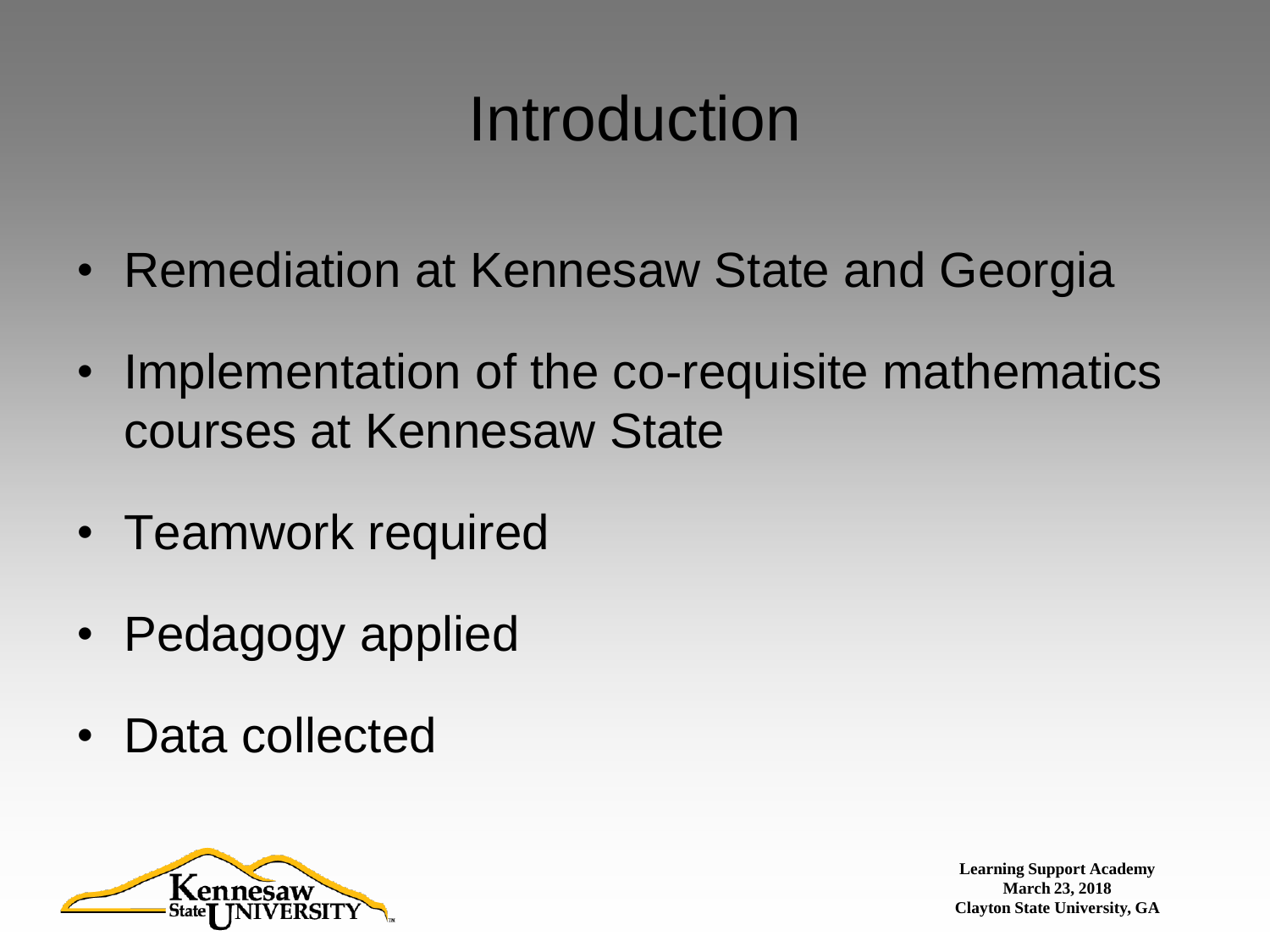#### **Remediation** in Mathematics

At Kennesaw State University after Fall 2015

- Consolidation / Transitions
- New Admission Standards
- Complete College America/Georgia
- Most Students in Co-Requisite Courses
- One Foundation Level Class Allowed



Changes for Georgia Coming Fall 2018

- No Foundations Courses
- All Students in Co-Requisite Courses
	- Math 1001 plus Math 0997
	- Math 1101 plus Math 0998
	- Math 1111 plus Math 0999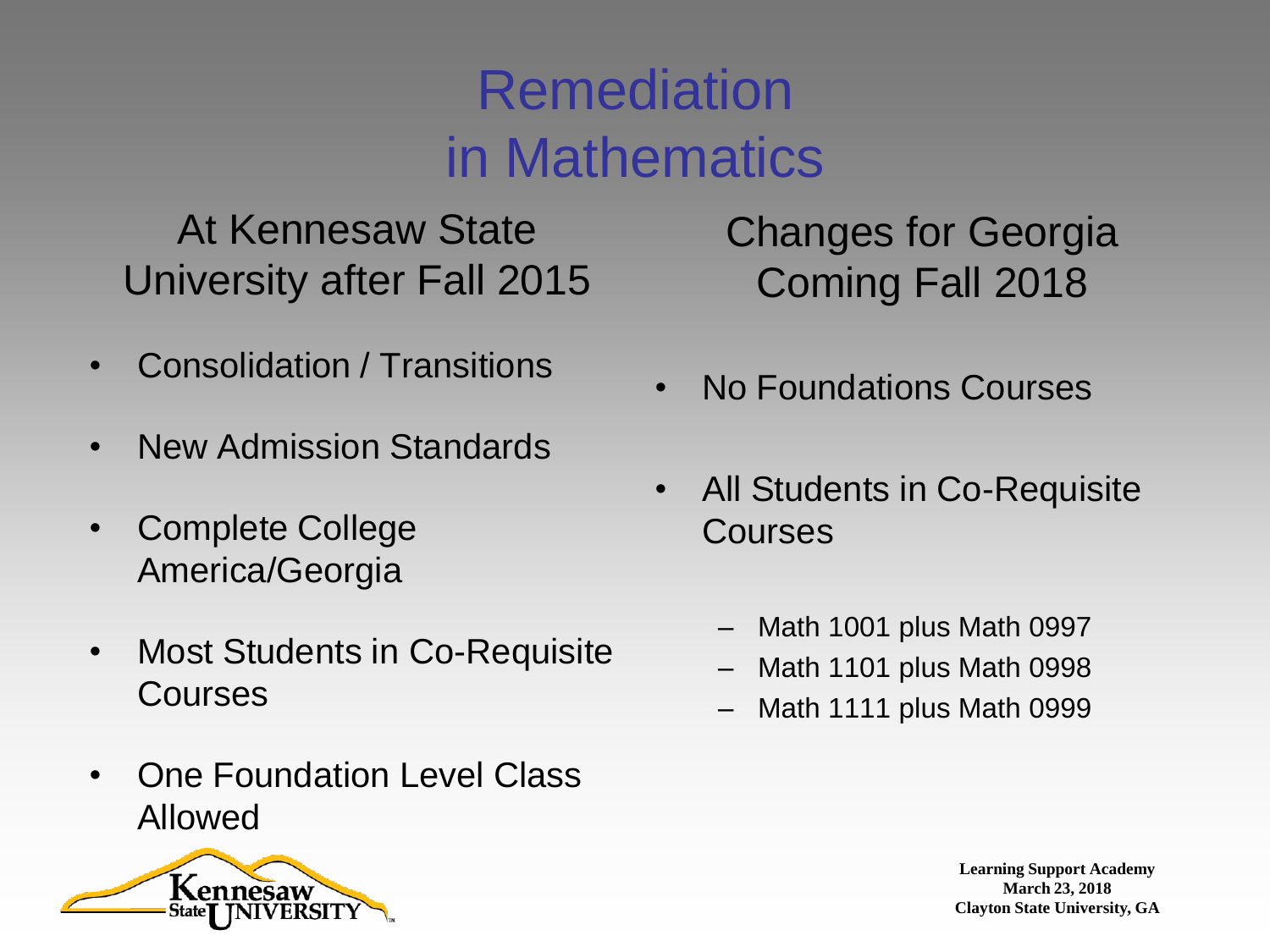### Implementation of Co-requisite at KSU

- MATH 0998-Support for Mathematical Modeling
	- Taken with MATH 1101 Intro. To Math Modeling
	- 1 credit hour course meeting 3 hour per week
- MATH 0999-Support for College Algebra
	- Taken with MATH 1111 College Algebra
	- 1 credit hour course meeting 3 hour per week
- *Different Instructors* for the credit level and support courses (Requires Teamwork)

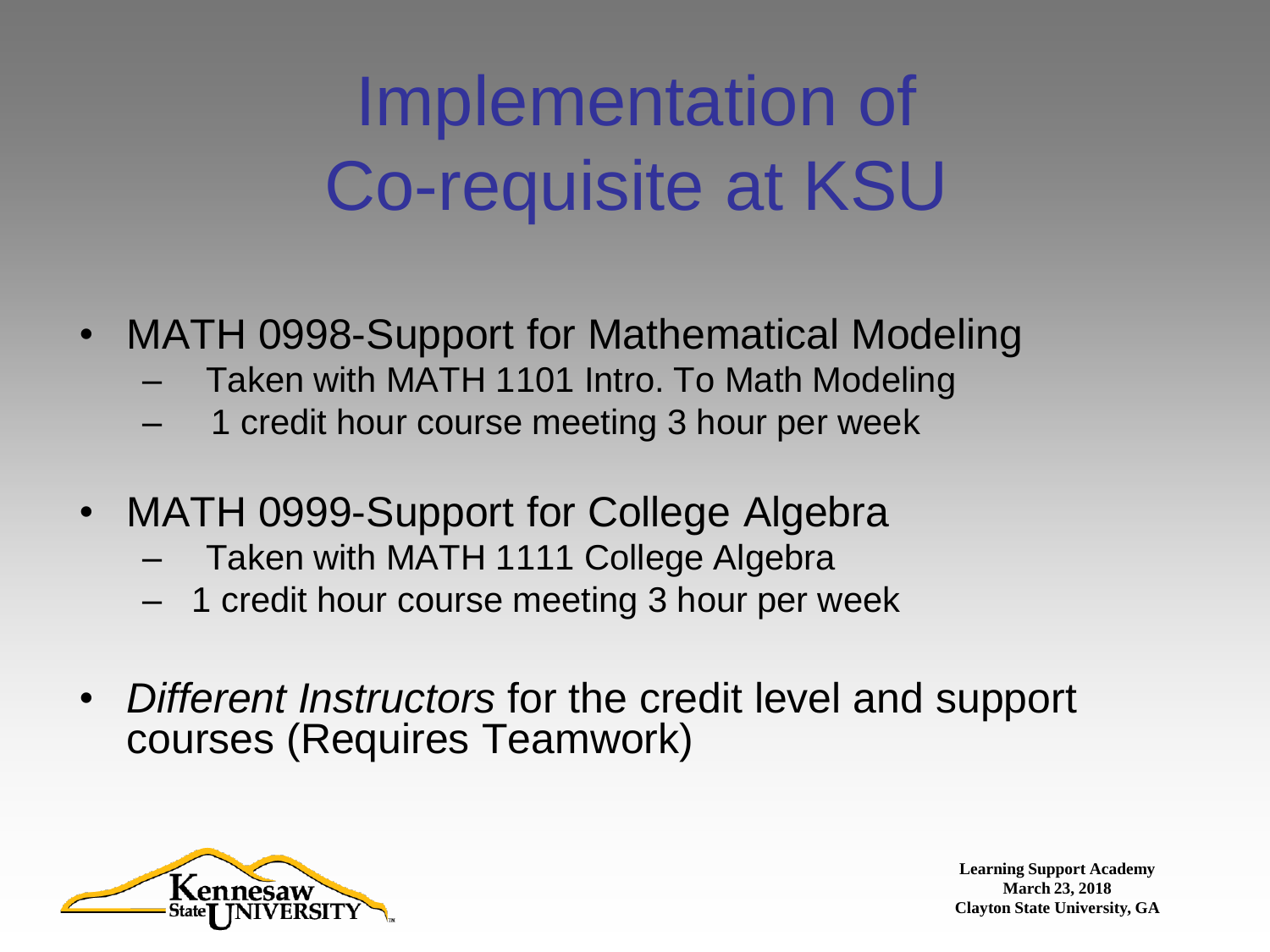## Teamwork and **Coordination**

- Two instructors
- Same learning outcomes
- Sharing course websites and Desire 2 Learn
- Sharing results
- **Schedule** 
	- (Teach opposite days)
- Focus in credit level
	- course content
- Focus in support course – Foundation/Just in Time
- Constant Communication

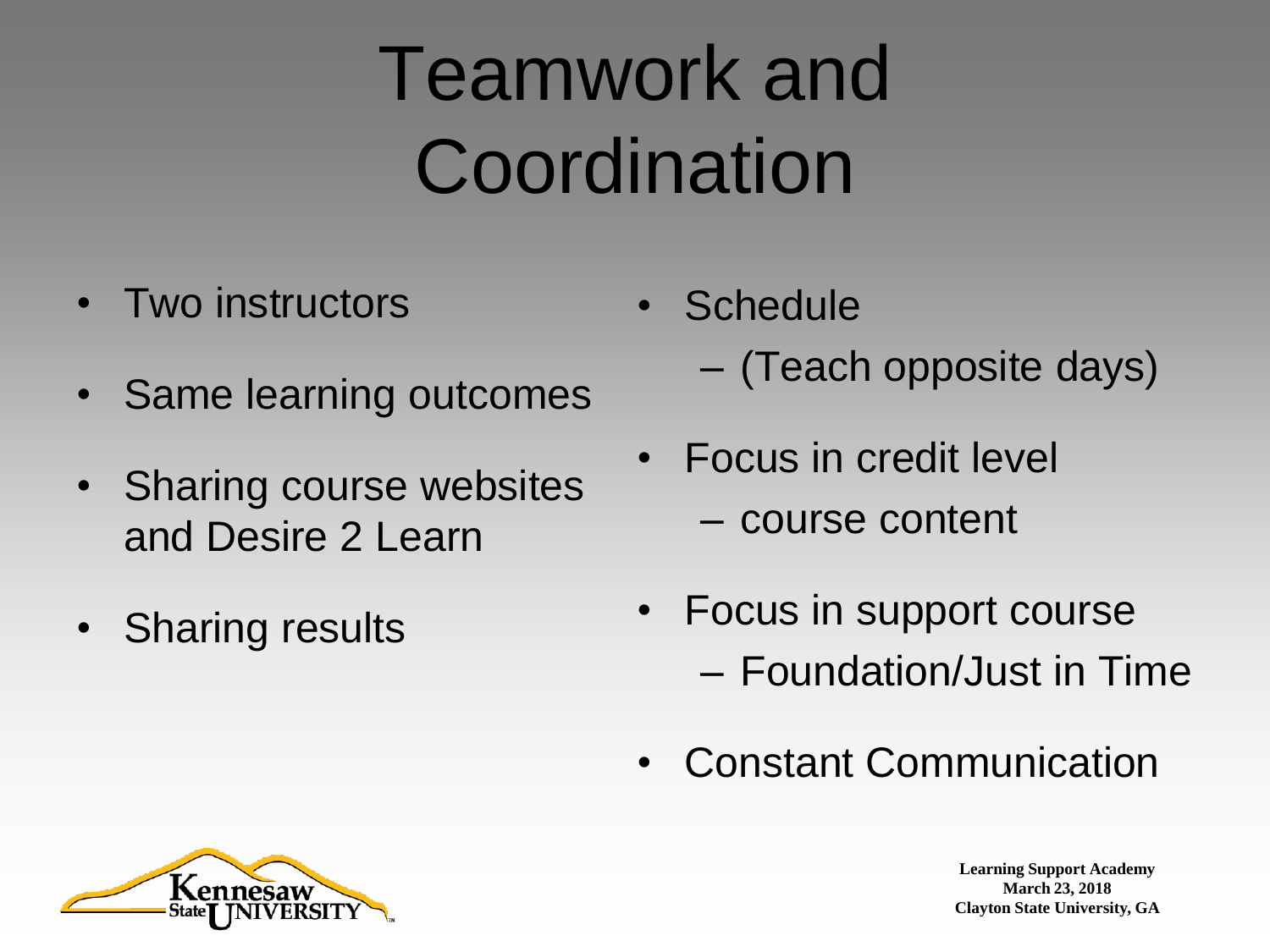## Teamwork and **Coordination**



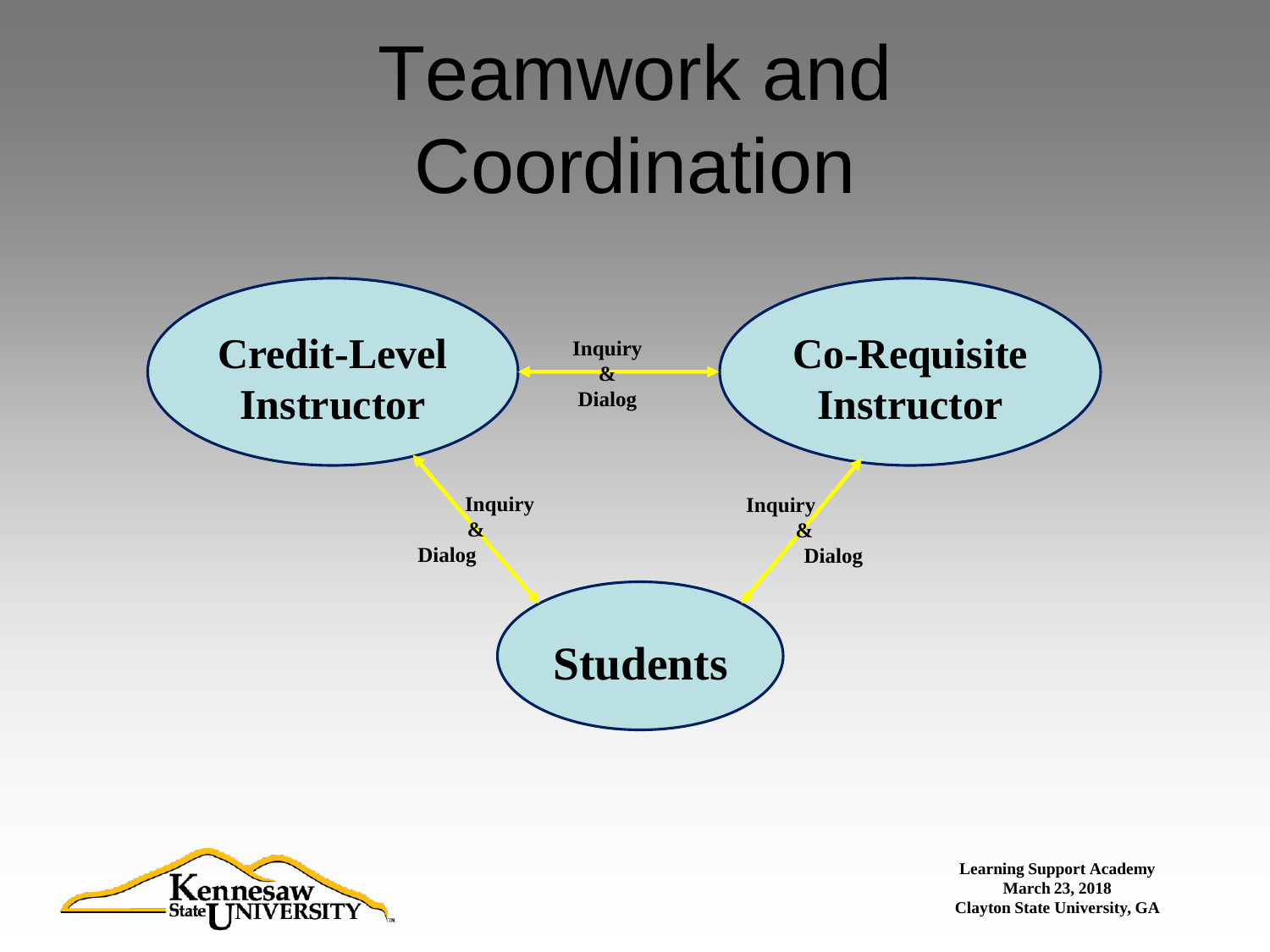# Pedagogy

#### Credit Level Course

- **Mostly Lecture**
- Mixed classes
- Assigns HW's, practice tests, tests
- **Grades**
- Shares information with support instructor
- Team conferences

#### Support Course

- Little lecture, focus on reviewing, doing, perfecting
- Apply similar methodologies
- Use correct terminology
- Group work, think-pairshare
- **Brainstorming**
- Inductive Method
- Team conferences

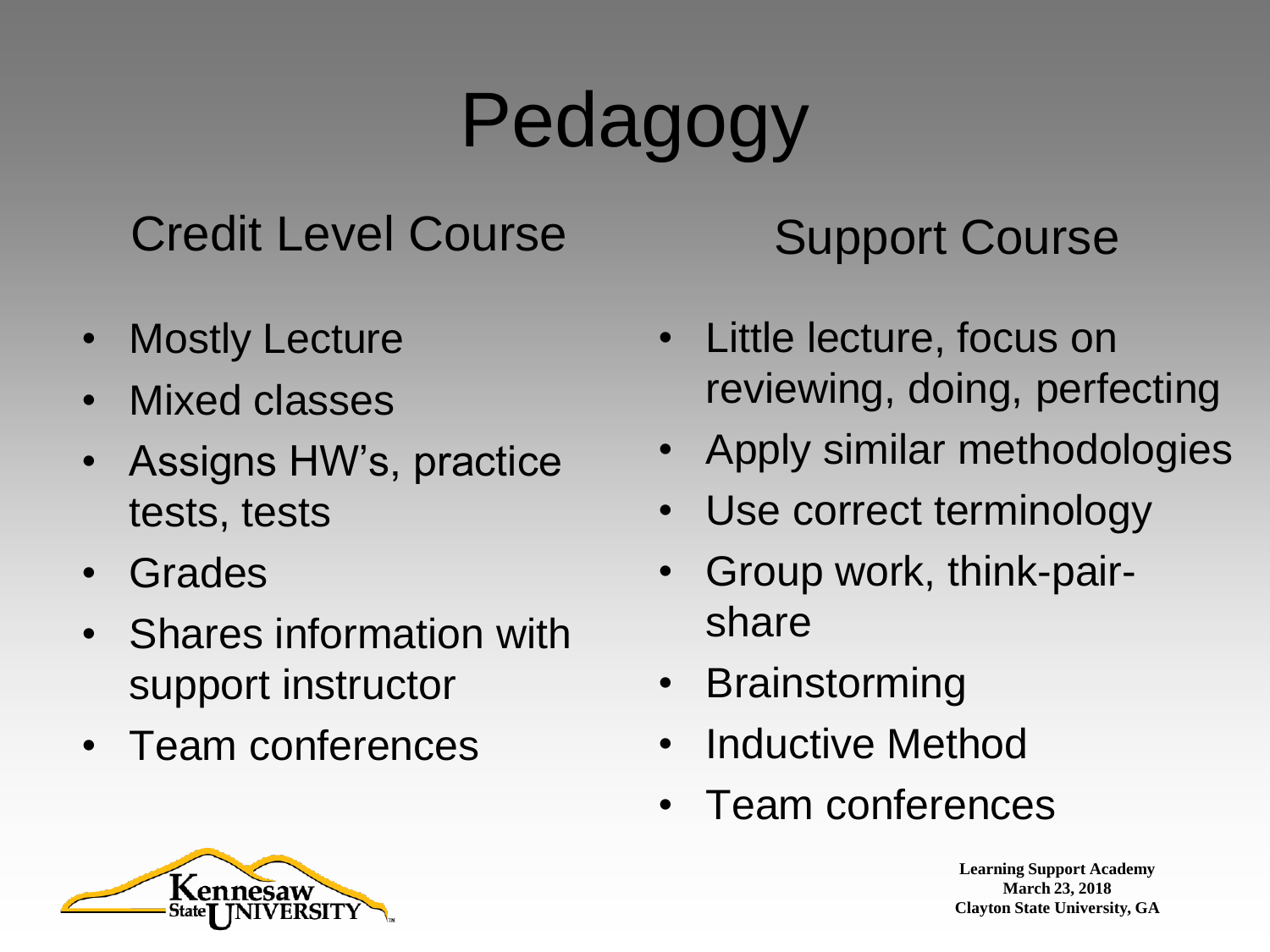### Purposes of Support Courses

| <b>Beliefs (Self-Efficacy)</b>                        | Bandura (1994), Pajares (2002), Young<br>& Ley (2002)                                                              |
|-------------------------------------------------------|--------------------------------------------------------------------------------------------------------------------|
| <b>Recognition / Regulation</b>                       | Levin and Calcagno (2008), Zimmerman<br>(2008)                                                                     |
| <b>Group Collaboration</b>                            | Crone & MacKay (2007), Johnson &<br>Johnson (1986), Moschkovich (2002),<br>Schoenfeld (1992), Wooley et al. (2010) |
| <b>Group Progress And Growth</b>                      | Lave & Wenger (1991), Winbourne &<br>Watson, (2010)                                                                |
| <b>Faculty Connection</b>                             | Price (2009), Tinto (1991), Wheeler &<br>Montgomery (2009)                                                         |
| <b>Learning Community And Class</b><br><b>Culture</b> | Boaler (1999), Lave and Wenger (1991),<br>Schoenfeld (1985), Siegrist (2009),<br>Solomon (2006), Tinto (1991)      |

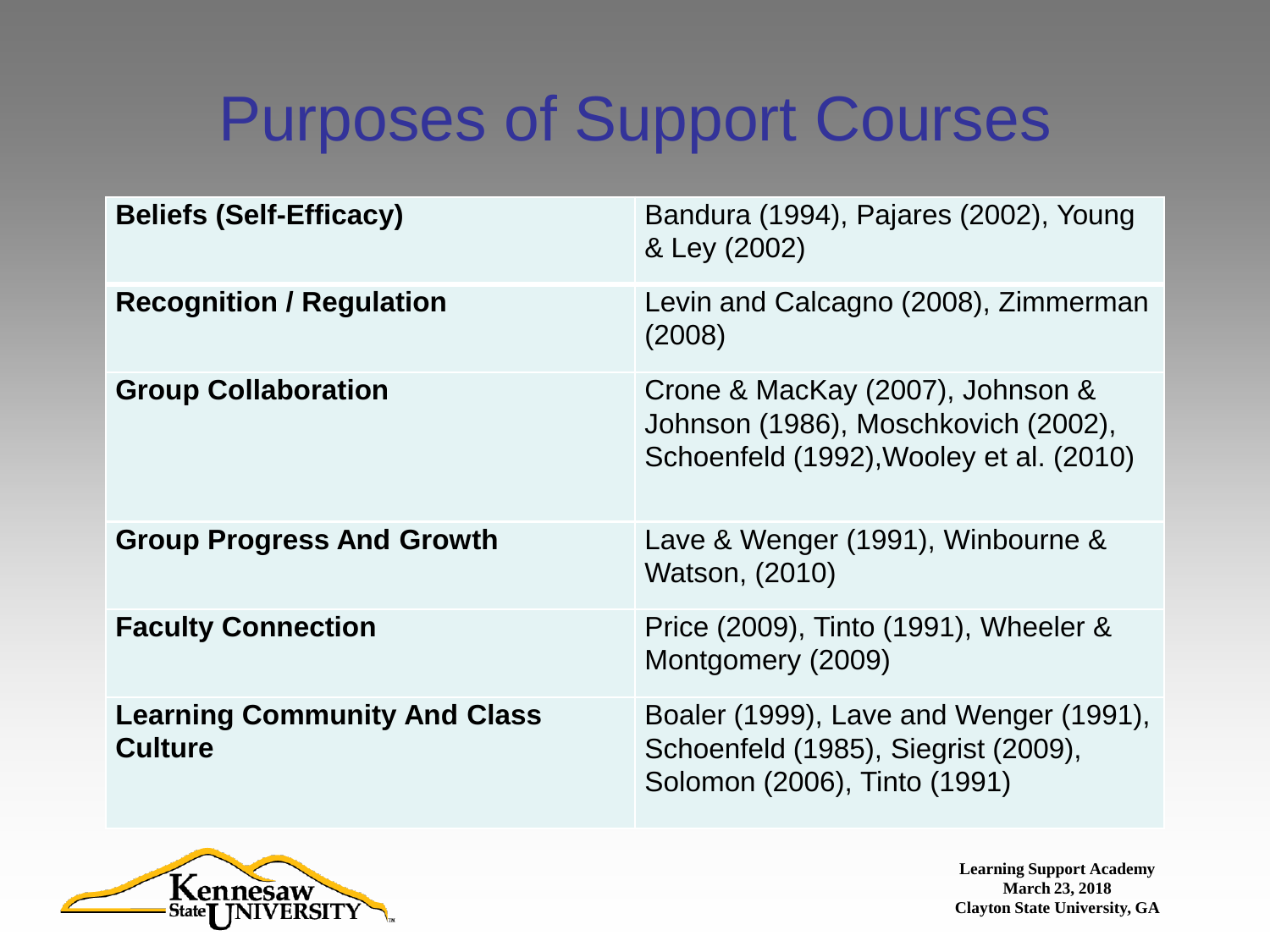## Results College Algebra



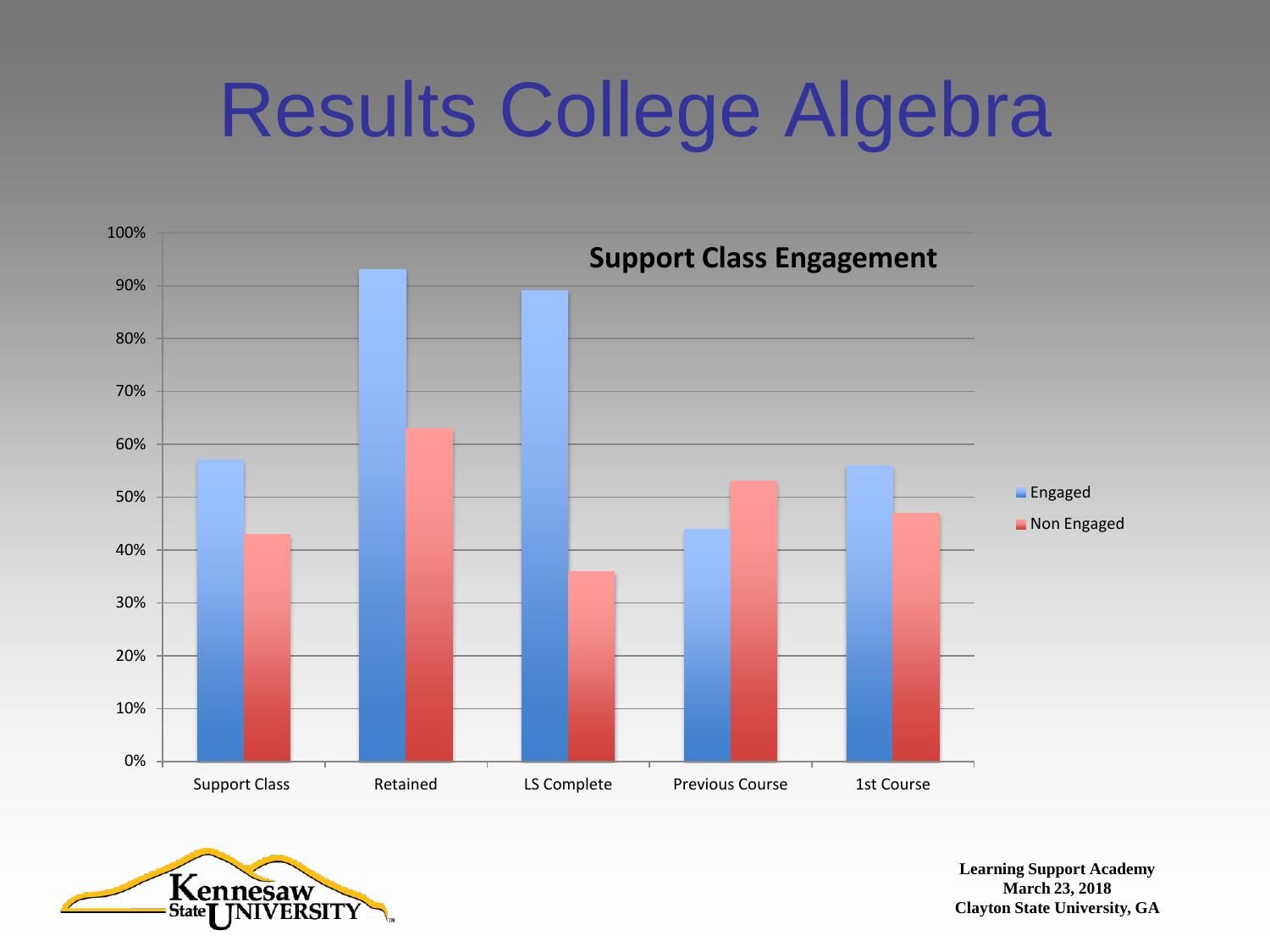### Results College Algebra



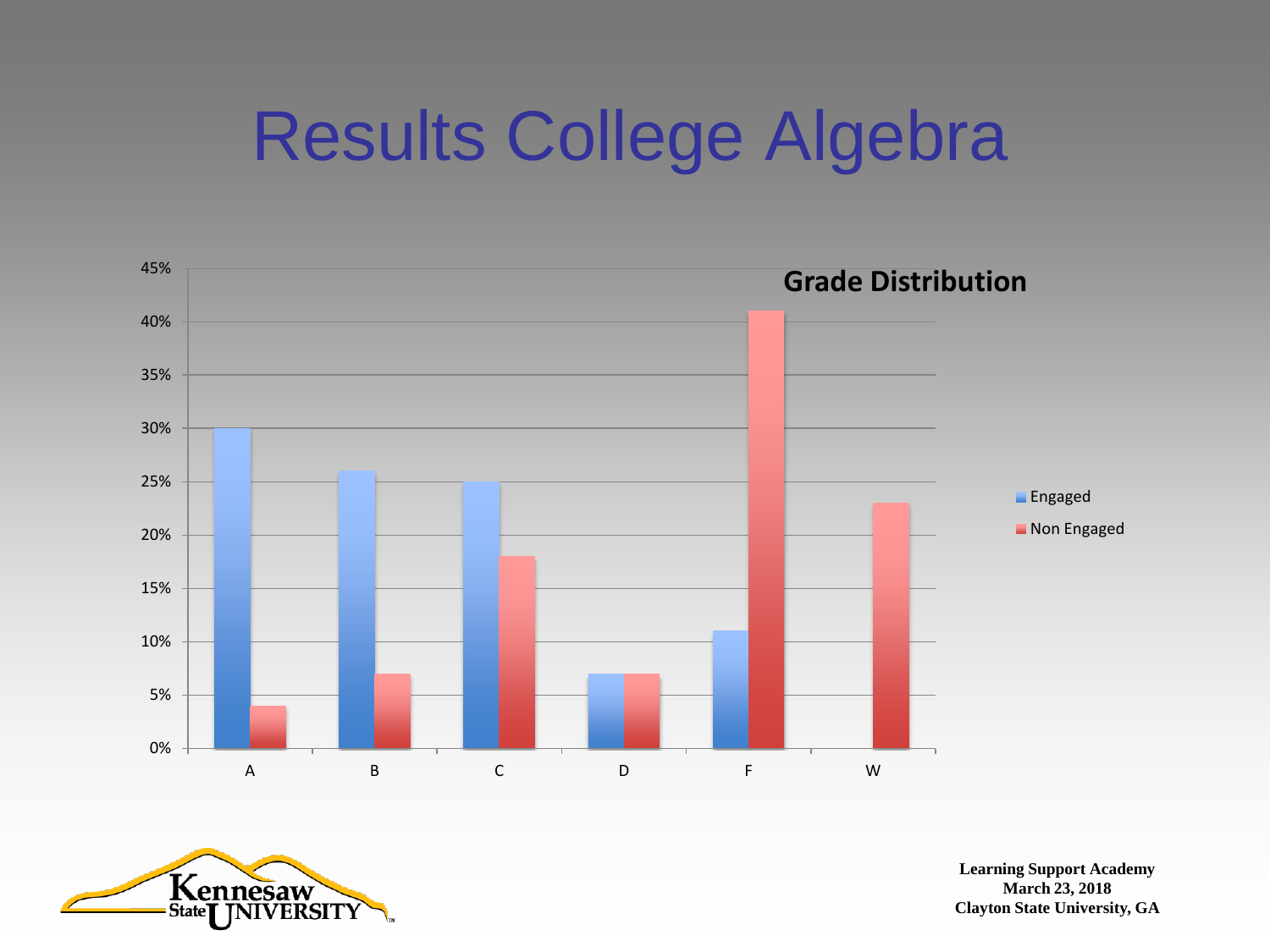### Results from Foundations for College Algebra



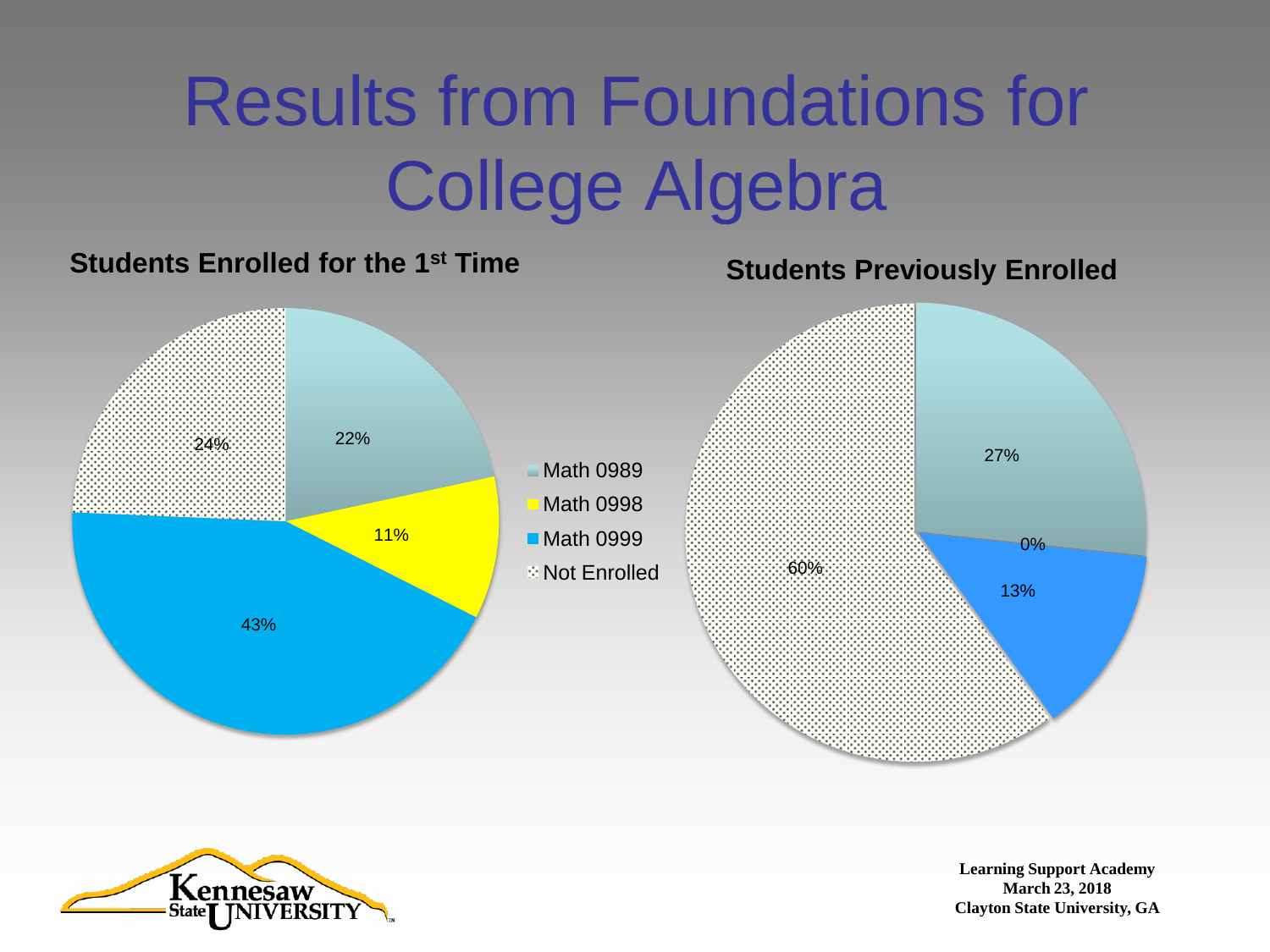### **Conclusions**

- College Algebra Credit Level Courses
	- Students who engaged in the support class made better grades and were retained at a higher rate
	- Students for whom this was their first learning support class were more likely to be engaged in the support class
	- Students for whom this was not their first term in Learning Support were less likely to participate in the support class.
- Foundation Algebra Non-Credit Course
	- Students for whom this was their first learning support class were more likely to progress to the co-requisite courses than those who were repeating a learning support course.
	- Time does indeed appear to be the enemy…(Complete College America, 2010)

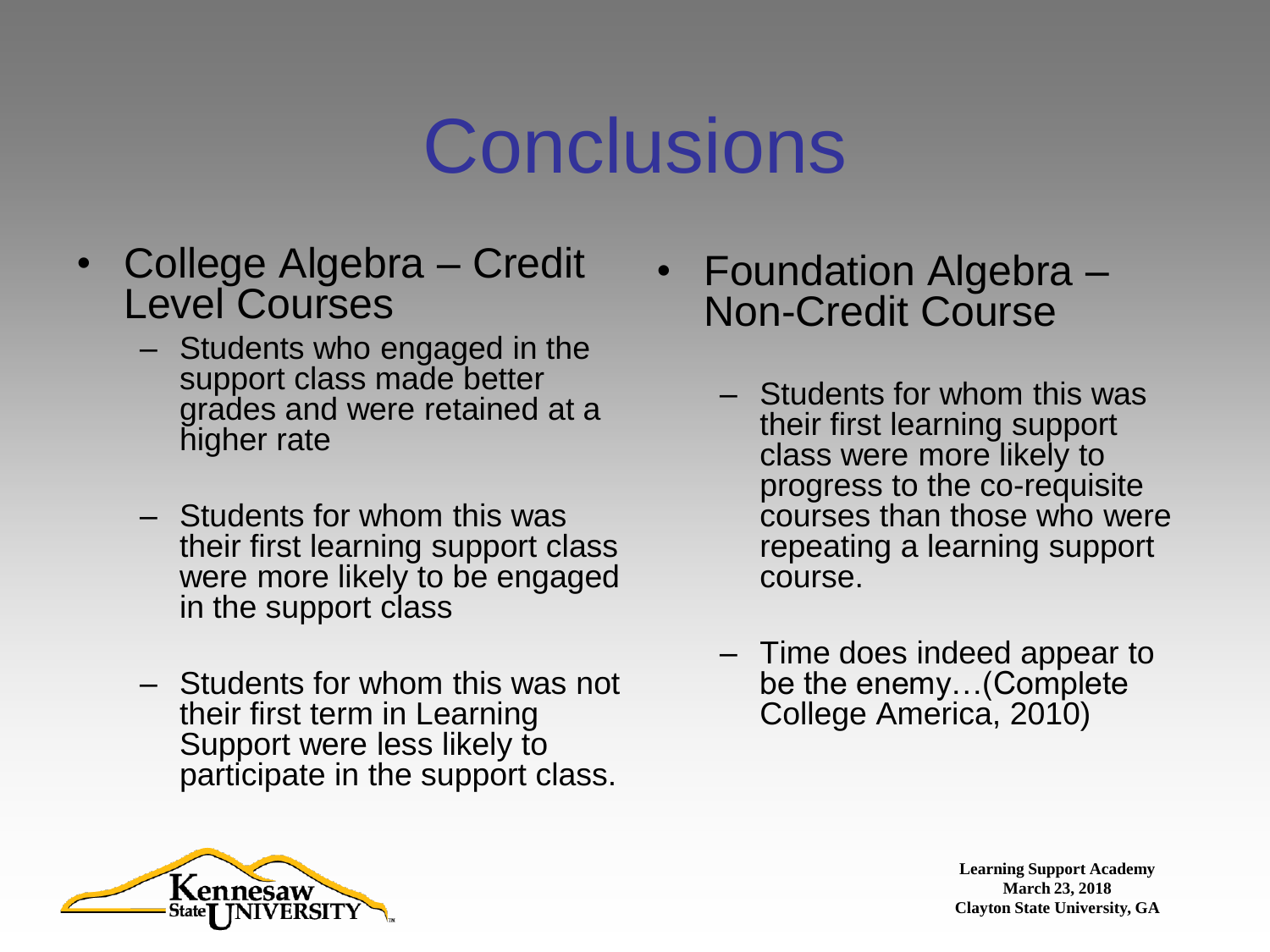## Next Steps At KSU

• Discontinuing Learning Support at KSU.



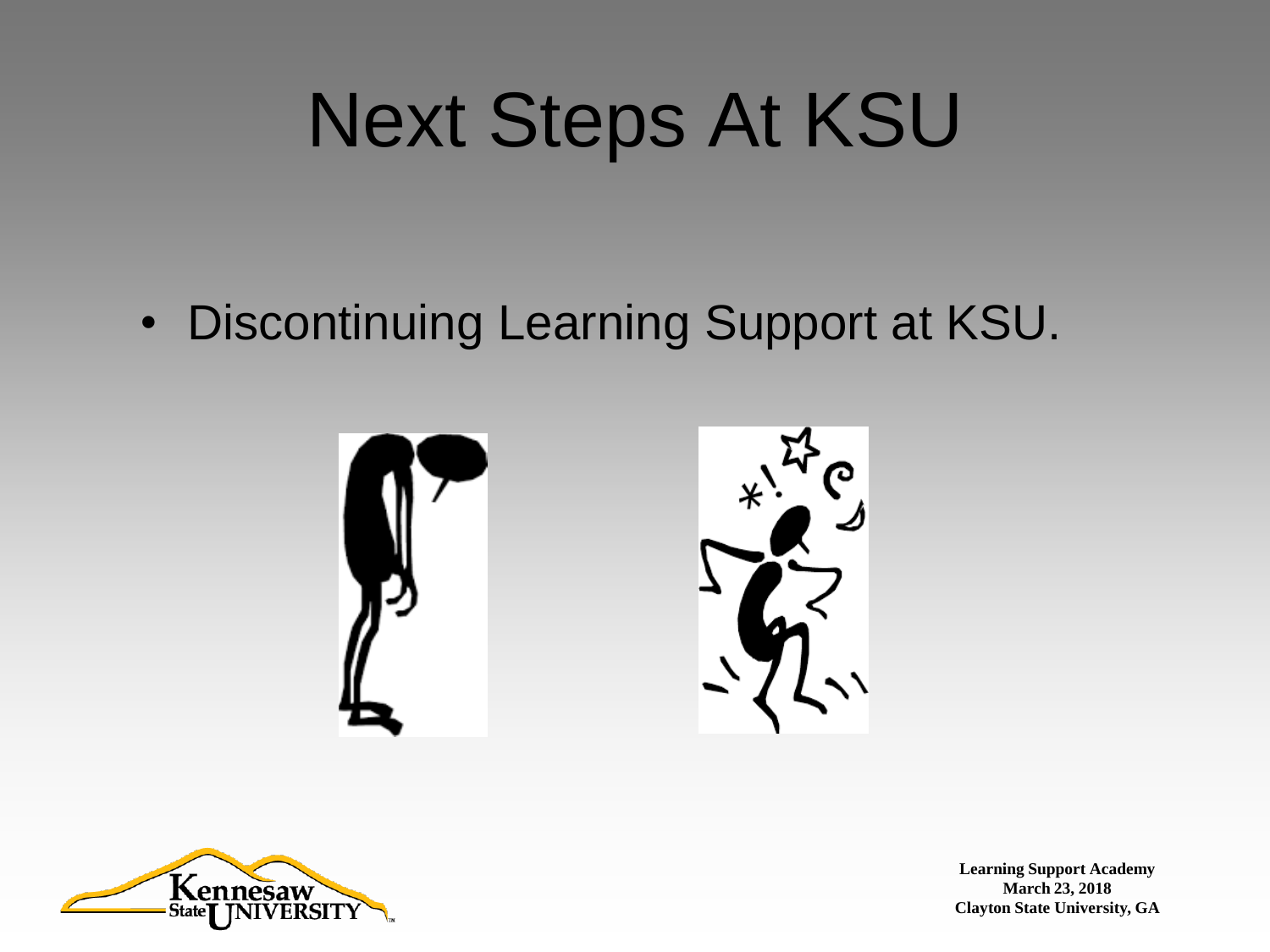#### References

- Boylan, H. R., & Bonham, B. S. (2007). 30 years of developmental education: A retrospective. *Journal of Developmental Education*, *30*(3), 2-4.
- *Complete College America's* report Remediation: Higher Education's Bridge to Nowhere, April 2012. Retrieved from http://completecollege.org/
- Complete College America report Transform Remediation: The co-requisite model. Retrieved from, [http://www.completecollege.org/docs/CCA%20Co-](http://www.completecollege.org/docs/CCA Co-Req Model  Transform Remediation for Chicago final(1).pdf)[Req%20Model%20%20Transform%20Remediation%20for%20Chicago%20](http://www.completecollege.org/docs/CCA Co-Req Model  Transform Remediation for Chicago final(1).pdf) [final\(1\).pdf](http://www.completecollege.org/docs/CCA Co-Req Model  Transform Remediation for Chicago final(1).pdf), (2010)
- Casazza, M., & Silverman, S. (1996). *Learning assistance and developmental education*. San Francisco, CA: Jossey-Bass.
- Russell, A. (2008). *Enhancing college student success through developmental education*. Retrieved from American Association of State Colleges and Universities. website:

http://www.aascu.org/policy/publications/policymatters/2008/developmental education.pdf

• Weinstein, C. (1994). Students at risk for academic failure: Learning to learn classes. In R. M. S. Keith W. Prichard (Ed.), *Handbook of College Teaching: Theory and Applications*: Greenwood Publishing Group.